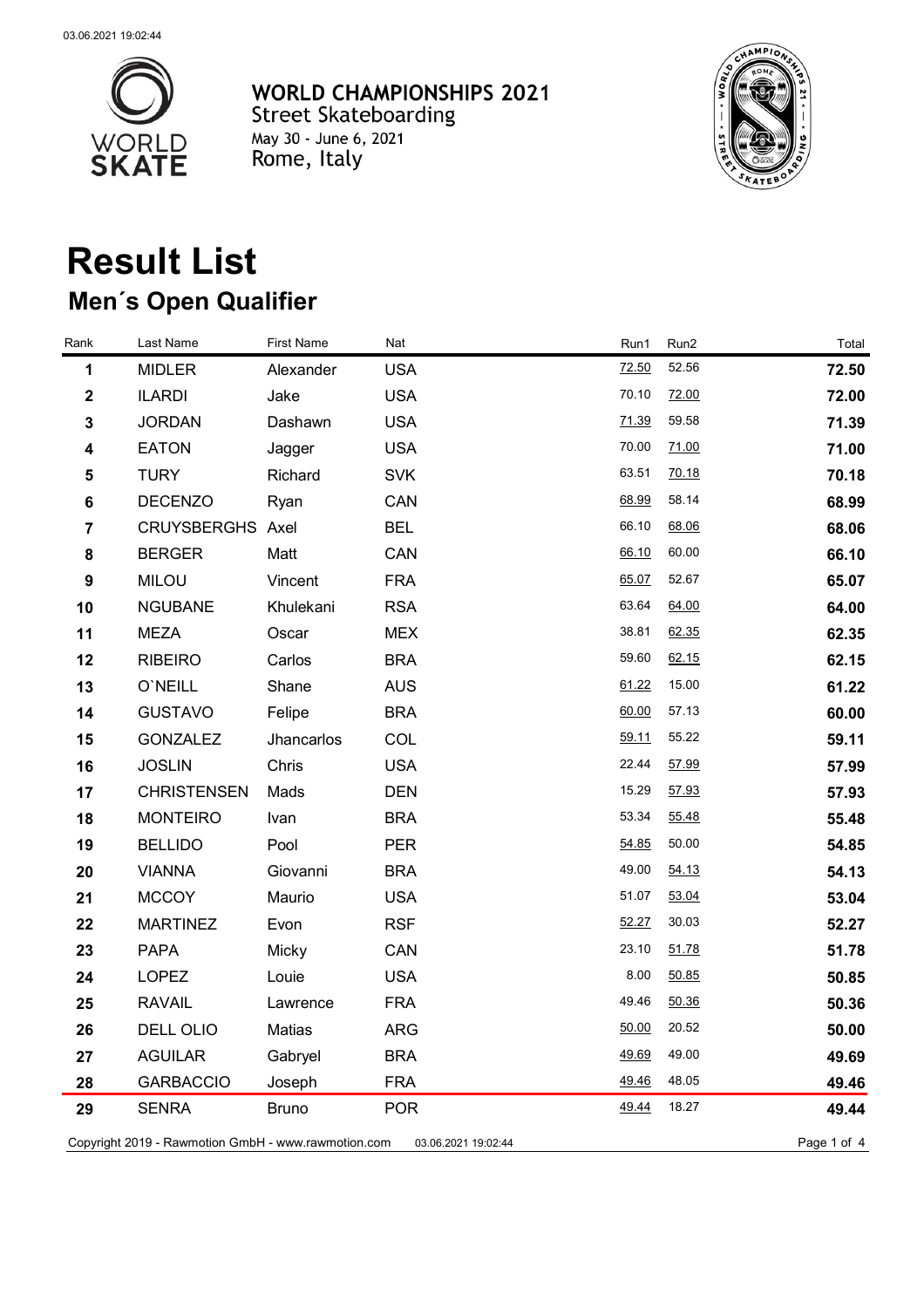| Rank                                                                                      | Last Name                         | <b>First Name</b>     | Nat        | Run1  | Run2  | Total |
|-------------------------------------------------------------------------------------------|-----------------------------------|-----------------------|------------|-------|-------|-------|
| 30                                                                                        | <b>ALVES</b>                      | Joao Lucas            | <b>BRA</b> | 48.27 | 39.05 | 48.27 |
| 31                                                                                        | CARO NARVAEZ Angelo               |                       | <b>PER</b> | 48.01 | 41.00 | 48.01 |
| 32                                                                                        | <b>FYNN</b>                       | Tommy                 | <b>AUS</b> | 47.03 | 45.01 | 47.03 |
| 33                                                                                        | RABELO                            | Lucas                 | <b>BRA</b> | 32.12 | 46.37 | 46.37 |
| 34                                                                                        | <b>NEVES</b>                      | Eduardo               | <b>BRA</b> | 46.15 | 3.39  | 46.15 |
| 35                                                                                        | MUNOZ CORTEZ Jesus                |                       | <b>CHI</b> | 45.12 | 40.04 | 45.12 |
| 36                                                                                        | <b>FOY</b>                        | Jamie                 | <b>USA</b> | 44.49 | 34.69 | 44.49 |
| 37                                                                                        | <b>SUCIU</b>                      | Mark                  | <b>USA</b> | 43.25 | 40.01 | 43.25 |
| 38                                                                                        | <b>AOKI</b>                       | Yukito                | <b>JPN</b> | 9.28  | 43.15 | 43.15 |
| 39                                                                                        | <b>DEPREZ</b>                     | Simon                 | <b>BEL</b> | 41.82 | 42.52 | 42.52 |
| 40                                                                                        | <b>KABANOV</b>                    | Konstantin            | <b>RSF</b> | 42.35 | 20.22 | 42.35 |
| 41                                                                                        | <b>GIRAUD</b>                     | Aurelien              | <b>FRA</b> | 42.23 | 42.00 | 42.23 |
| 42                                                                                        | <b>WAIR</b>                       | Ishod                 | <b>USA</b> | 40.00 | 41.74 | 41.74 |
| 43                                                                                        | <b>RIEGER</b>                     | Marcel                | <b>AUT</b> | 41.04 | 19.34 | 41.04 |
| 44                                                                                        | <b>NYSTRÖM</b>                    | Ville                 | <b>FIN</b> | 39.09 | 34.00 | 39.09 |
| 45                                                                                        | <b>MORAQUES</b>                   | Daniel                | <b>NED</b> | 38.47 | 7.08  | 38.47 |
| 46                                                                                        | <b>KHACHAB</b>                    | <b>Bassel</b>         | <b>LBN</b> | 38.36 | 3.19  | 38.36 |
| 47                                                                                        | <b>PHAM</b>                       | Denny                 | <b>GER</b> | 38.18 | 38.00 | 38.18 |
| 48                                                                                        | <b>WOLAN</b>                      | Emil                  | <b>POL</b> | 36.28 | 3.34  | 36.28 |
| 49                                                                                        | <b>ANTANAVICIUS</b>               | Domantas              | LTU        | 14.22 | 35.80 | 35.80 |
| 50                                                                                        | <b>MIZUROV</b>                    | Alex                  | <b>GER</b> | 35.12 | 10.50 | 35.12 |
| 51                                                                                        | <b>DECUNHA</b>                    | Alex                  | <b>GBR</b> | 34.14 | 31.83 | 34.14 |
| 52                                                                                        | <b>HAEGELAND</b>                  | Simen                 | <b>NOR</b> | 8.68  | 33.84 | 33.84 |
| 53                                                                                        | <b>GARZA DE LA</b><br><b>CRUZ</b> | Nelson                | <b>MEX</b> | 25.04 | 33.69 | 33.69 |
| 54                                                                                        | <b>SIMOES</b>                     | Jorge                 | <b>POR</b> | 33.23 | 21.04 | 33.23 |
| 55                                                                                        | <b>RIBEIRO</b>                    | Gabriel               | <b>POR</b> | 20.23 | 33.00 | 33.00 |
| 56                                                                                        | <b>PEK</b>                        | Martin                | <b>CZE</b> | 32.29 | 32.76 | 32.76 |
| 57                                                                                        | <b>FORTUNATO</b>                  | Gabriel               | <b>BRA</b> | 31.26 | 32.05 | 32.05 |
| 58                                                                                        | <b>TEIXEIRA</b>                   | Diogo                 | <b>POR</b> | 31.50 | 3.03  | 31.50 |
| 59                                                                                        | <b>KHAN</b>                       | Christopher<br>Thomas | <b>SVK</b> | 24.45 | 30.03 | 30.03 |
| 60                                                                                        | KALDIKOV                          | Egor                  | <b>RSF</b> | 21.87 | 29.14 | 29.14 |
| 61                                                                                        | <b>SANTIAGO</b>                   | Manny                 | <b>PUR</b> | 27.87 | 24.44 | 27.87 |
| 62                                                                                        | <b>NAVRATIL</b>                   | Jan                   | <b>CZE</b> | 25.43 | 23.24 | 25.43 |
| 63                                                                                        | <b>EXENBERGER</b>                 | Santino               | <b>AUT</b> | 23.11 | 16.77 | 23.11 |
| 64                                                                                        | SALDOU                            | Jean Thomas           | <b>SEN</b> | 22.44 | 23.00 | 23.00 |
| 65                                                                                        | VALJALO                           | <b>Brandon</b>        | <b>RSA</b> | 22.47 | 12.35 | 22.47 |
| 66                                                                                        | <b>EZHOV</b>                      | Maksim                | <b>RSF</b> | 0.90  | 21.22 | 21.22 |
| 67                                                                                        | SANDIFORD                         | Shay                  | CAN        | 10.73 | 21.21 | 21.21 |
| 68                                                                                        | <b>ERKELAND</b>                   | Remco                 | <b>NED</b> | 21.08 | 11.04 | 21.08 |
| Copyright 2019 - Rawmotion GmbH - www.rawmotion.com<br>Page 2 of 4<br>03.06.2021 19:02:44 |                                   |                       |            |       |       |       |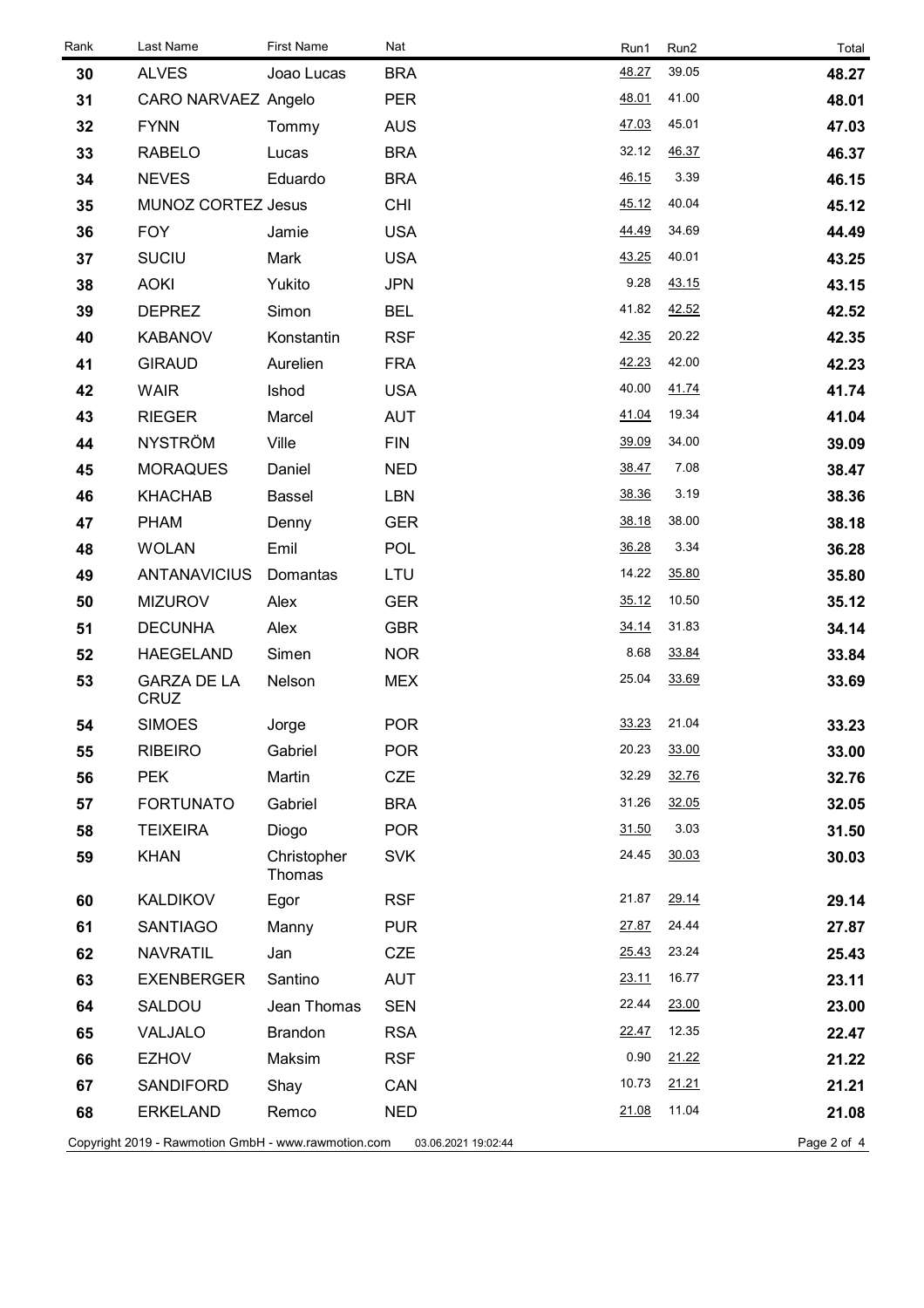| Rank                                                                                      | Last Name            | <b>First Name</b>    | Nat        | Run1  | Run2  | Total      |
|-------------------------------------------------------------------------------------------|----------------------|----------------------|------------|-------|-------|------------|
| 69                                                                                        | <b>KROON</b>         | <b>Bo Kristoffer</b> | <b>SWE</b> | 18.64 | 20.65 | 20.65      |
| 70                                                                                        | <b>CORIA BACILIO</b> | <b>Brayan</b>        | <b>MEX</b> | 20.39 | 9.39  | 20.39      |
| 71                                                                                        | ALVAREZ LORA Jhon    |                      | COL        | 13.95 | 20.25 | 20.25      |
| 72                                                                                        | <b>PALENICA</b>      | Andrzej              | <b>POL</b> | 5.06  | 18.87 | 18.87      |
| 73                                                                                        | <b>POLANIA</b>       | Juan Carlos          | COL        | 13.39 | 18.29 | 18.29      |
| 74                                                                                        | <b>FORSBERG</b>      | Willaim              | <b>SWE</b> | 13.03 | 17.12 | 17.12      |
| 75                                                                                        | <b>ANDERBERG</b>     | Oscar                | <b>SWE</b> | 14.32 | 16.87 | 16.87      |
| 76                                                                                        | <b>VETRA</b>         | <b>Niklavs</b>       | LAT        | 0.60  | 16.84 | 16.84      |
| 77                                                                                        | <b>MACARE</b>        | Douwe                | <b>NED</b> | 10.73 | 16.50 | 16.50      |
| 78                                                                                        | <b>DUMAN</b>         | Kevin                | <b>ITA</b> | 12.28 | 16.07 | 16.07      |
| 79                                                                                        | <b>HABANEC</b>       | Maxim                | <b>CZE</b> | 15.80 | 7.07  | 15.80      |
| 80                                                                                        | <b>KROETKOV</b>      | Sewa                 | <b>NED</b> | 14.09 | 10.07 | 14.09      |
| 81                                                                                        | <b>RISVAD</b>        | Alexander            | <b>DEN</b> | 13.99 | 12.46 | 13.99      |
| 82                                                                                        | <b>VINTR</b>         | Tomas                | <b>CZE</b> | 12.11 | 13.05 | 13.05      |
| 83                                                                                        | <b>ARENS</b>         | Jost                 | <b>GER</b> | 3.66  | 12.71 | 12.71      |
| 84                                                                                        | <b>BOZIC</b>         | Luka                 | <b>SLO</b> | 12.64 | 2.17  | 12.64      |
| 85                                                                                        | <b>KUTUZOV</b>       | Semen                | <b>RSF</b> | 12.25 | 1.83  | 12.25      |
| 86                                                                                        | <b>THORENDAL</b>     | Max                  | <b>SWE</b> | 11.92 | 3.58  | 11.92      |
| 87                                                                                        | <b>SZALAK</b>        | Filip                | <b>POL</b> | 11.30 | 8.98  | 11.30      |
| 88                                                                                        | <b>BASOLA</b>        | <b>Briston</b>       | <b>FIN</b> | 4.99  | 10.51 | 10.51      |
| 89                                                                                        | LUU                  | David                | <b>CZE</b> | 10.27 | 8.09  | 10.27      |
| 90                                                                                        | <b>BOGDANOVICS</b>   | Arturs               | LAT        | 7.56  | 10.21 | 10.21      |
| 91                                                                                        | <b>BOCANEGRA</b>     | Rafa                 | <b>ESP</b> | 9.41  | 7.67  | 9.41       |
| 92                                                                                        | <b>TEZAK</b>         | Mitja                | <b>SLO</b> | 8.77  | 2.10  | 8.77       |
| 93                                                                                        | <b>IGNOTAS</b>       | Rokas                | LTU        | 1.71  | 8.07  | 8.07       |
| 94                                                                                        | <b>SCHROTTER</b>     | Martin               | AUT        | 7.37  | 0.00  | 7.37       |
| 95                                                                                        | <b>JOSIMAR</b>       | Perez                | <b>ESA</b> | 7.15  | 0.12  | 7.15       |
| 96                                                                                        | <b>SEMAAN</b>        | Jean                 | <b>POL</b> | 2.28  | 7.06  | 7.06       |
| 97                                                                                        | <b>KHOLOPOV</b>      | Kirill               | <b>KAZ</b> | 4.20  | 4.34  | 4.34       |
| 98                                                                                        | <b>AGONKOUIN</b>     | Georges              | <b>BEN</b> | 4.15  | 1.17  | 4.15       |
| 99                                                                                        | <b>BACHINSKY</b>     | David                | <b>USA</b> | 1.00  | 3.97  | 3.97       |
| 100                                                                                       | <b>MWESIGWA</b>      | Douglas              | <b>UGA</b> | 2.82  | 3.08  | 3.08       |
| 101                                                                                       | <b>JUCYS</b>         | Dovydas              | LTU        | 0.93  | 1.94  | 1.94       |
| 102                                                                                       | <b>KHACHAB</b>       | Alexander Ali        | <b>LBN</b> | 0.01  | 1.00  | 1.00       |
| 103                                                                                       | <b>LITVINAS</b>      | Kelvinas             | LTU        | 0.14  | 0.08  | 0.14       |
|                                                                                           | <b>WILMINK</b>       | Bert                 | <b>NED</b> |       |       | <b>DNS</b> |
|                                                                                           | <b>RUEANGSRI</b>     | Athiwat              | <b>THA</b> |       |       | <b>DNS</b> |
|                                                                                           | <b>COCILOVA</b>      | Omar                 | <b>ARG</b> |       |       | <b>DNS</b> |
|                                                                                           | YAMASHITA            | Kyonosuke            | <b>JPN</b> |       |       | <b>DNS</b> |
|                                                                                           | <b>PRAMAN</b>        | Patrick              | <b>THA</b> |       |       | <b>DNS</b> |
| Copyright 2019 - Rawmotion GmbH - www.rawmotion.com<br>Page 3 of 4<br>03.06.2021 19:02:45 |                      |                      |            |       |       |            |